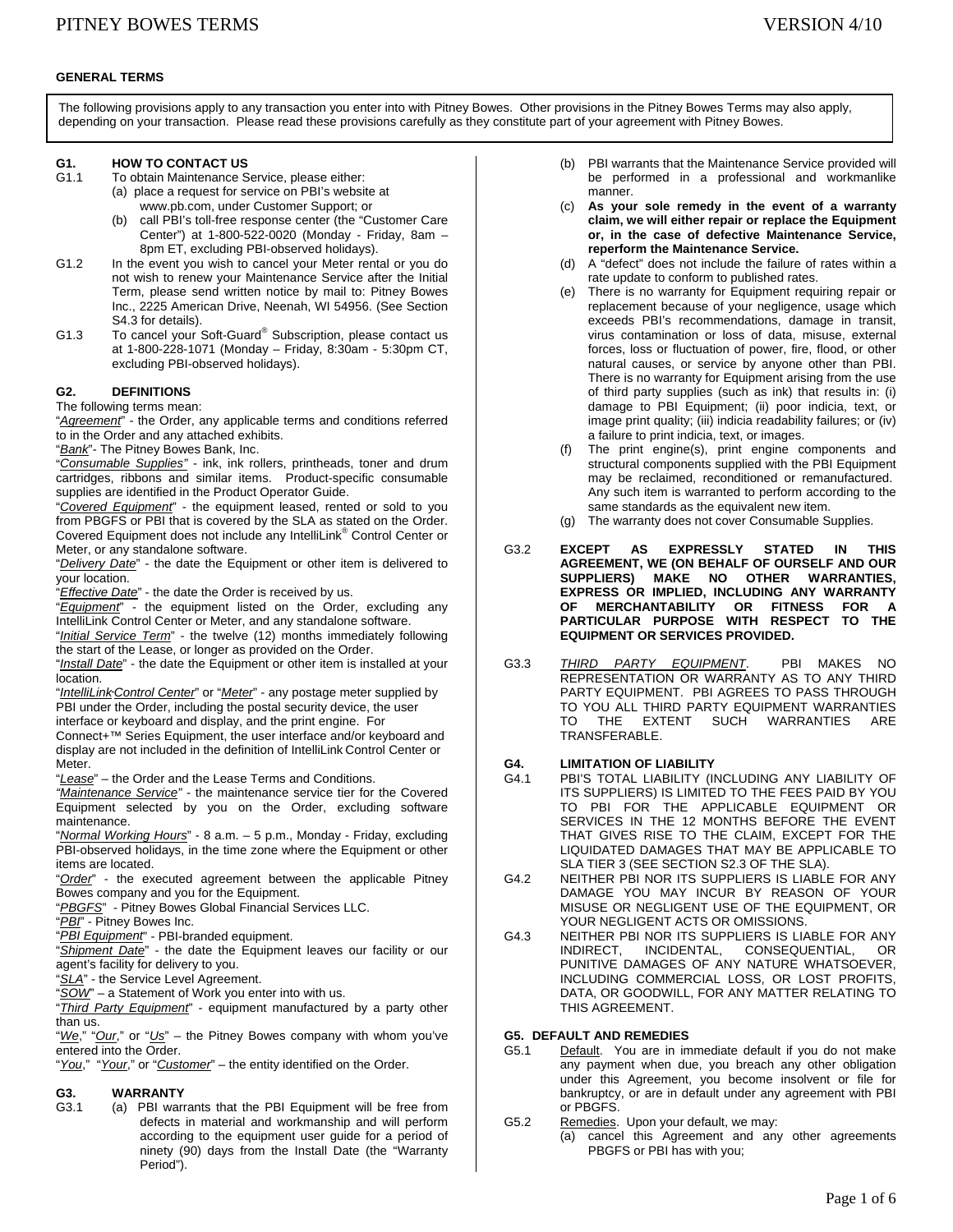- (b) require immediate payment of all payments due under a Lease(s) or other agreements, whether accrued or due in the future;
- (c) disable the IntelliLink Control Center or Meter;
- (d) require you to return the Equipment and IntelliLink Control Center or Meter;
- (e) if you do not return the Equipment and IntelliLink Control Center or Meter, require you to make immediate payment of an amount equal to the remaining value of the Equipment, IntelliLink Control Center or Meter at the end of the Lease Term, as determined by us;
- (f) charge you a late charge for each month that your payment is late;
- (g) charge you interest on any late payment from its due date until paid in full at the lesser of 18% per year or the maximum rate allowed by law;
- (h) charge you a check return fee for payments made by you with insufficient funds;
- (i) reasonably attempt to mitigate our damages and costs in the event of your default, although you acknowledge that we are not obligated to do so; and
- (j) pursue any other remedy, including repossessing the Equipment without notice to you. By repossessing the Equipment, IntelliLink Control Center or Meter, we are not waiving our right to collect the balance due.
- G5.3 Enforcing Our Rights. You agree to pay all our costs, including attorneys' fees, in enforcing our rights under the Agreement with you.
- G5.4 Suspension of Services. PBI reserves the right to suspend any services during any period in which your account is more than thirty (30) days past due.

### **G6. TAXES**

G6.1 You are responsible for paying any taxes on the Equipment, IntelliLink Control Center, Meter, Maintenance Service and any other services, including sales, property and use tax. We charge a fee for property tax processing and filing.

# **G7. EMBEDDED SOFTWARE**<br>**G7.1** The PBI Equipment may on

The PBI Equipment may contain embedded software. You agree: (i) that PBI and its licensors own the copyrights and other intellectual property in and to the embedded software; (ii) that you do not acquire any right, title or interest in or to

## **SERVICE LEVEL AGREEMENT (SLA)**

the embedded software; (iii) only to use the embedded software with the PBI Equipment in which the embedded software resides; (iv) that you may not copy the embedded software; (v) that you may neither modify nor create derivative works of the embedded software (vi) that you may neither distribute nor disclose the embedded software (or any portion thereof) to any other person; (vii) that you may not translate, de-compile, disassemble, or otherwise attempt to unbundle, reverse engineer or create derivative works of the embedded software, except as permitted by applicable law; and (viii) that you may not export the embedded software in contravention of applicable export control laws. The embedded software contains third party software. Notwithstanding the above, this section does not modify any terms that may accompany such third party software.

## **G8. MISCELLANEOUS**

- G8.1 Force Majeure. We are not responsible for any delay or failure to perform resulting from causes beyond our control.
- G8.2 Assignment. You may not assign this Agreement without our prior written consent. Any purported assignment is void.
- G8.3 No Right to Setoff. Payments are not subject to setoff or reduction.
- G8.4 Legal Action. ANY LEGAL ACTION YOU FILE AGAINST US MUST BE STARTED WITHIN ONE (1) YEAR AFTER THE EVENT GIVING RISE TO YOUR CLAIM. YOU WAIVE ANY RIGHT TO TRIAL BY JURY IN ANY ACTION ARISING OUT OF THIS AGREEMENT.
- G8.5 Merger; Amendment; Severability. The Agreement incorporates all of the terms agreed by both parties and can only be changed by written agreement. You may use a purchase order to offer to obtain Equipment or services but you agree that none of the provisions of your purchase order will add to, modify or supersede these provisions unless we expressly agree in writing. If one or more provisions of this Agreement are deemed to be invalid or unenforceable, the remaining provisions will not be affected.
- G8.6 Survival. Our respective rights and obligations under Section G4 (Limitation of Liability), G5 (Default and Remedies) and G6 (Taxes) survive termination of the Agreement.
- G8.7 Choice of Law. This Agreement shall be governed and construed in accordance with the laws of the State of Delaware without regard to its conflicts of laws principles.

The following provisions describe the Service Level Agreement ("SLA") tiers that PBI offers on Covered Equipment (excluding software). The SLA tier you select will be listed on the Order. A separate Software License and Maintenance Agreement ("SMA") covers software maintenance and will be attached to the Order if you are acquiring software.

#### **S1. DEFINITIONS**

All capitalized terms that are not defined in these provisions are defined in the "Definitions" section of the Pitney Bowes Terms.

#### **S2. SERVICE LEVEL TIERS**

The following describes the three SLA tiers offered by PBI for the Covered Equipment.

- (a) *General*. Under Tier 1, PBI will provide at its option either repair or replacement services for the Covered Equipment during the Initial Service Term or any Renewal Service Term (the "Maintenance Service Term"). You are also entitled to two preventative maintenance service calls per calendar year, to be made at your initiation.
- (b) *Obtaining Service*. You can obtain service online or by telephone as set forth in the "How to Contact Us" section of the Pitney Bowes Terms.
- (c) *Replacement Service*.

(i) If PBI determines that replacement is necessary, PBI will, at no additional cost, promptly ship new, reconditioned, or remanufactured equipment of the same or a functionally equivalent model to replace the affected Covered Equipment.

(ii) Within five (5) days of receiving the replacement equipment, you must pack the Covered Equipment to be replaced in the shipping carton that contained the replacement equipment, place the pre-paid return address label on the carton, and return it to PBI.

(iii) You are responsible for the return of Covered Equipment until PBI receives it.

(d) *Repair Service*.

(i) If PBI determines that repair service is necessary, PBI may provide repair by remote access, diagnostics and coordinated remote service, or by on-site repair service.

(ii) Repair service is provided only for damage resulting from normal wear and tear. Repair service may include the use of new, reconditioned, or remanufactured parts and assemblies.

(iii) PBI will provide parts or assemblies for discontinued equipment (or equipment not marketed as new) only if available.

(iv) If PBI deems it necessary, PBI will dispatch a service technician to arrive at your location for on-site service. You will not incur hourly charges unless service is performed outside Normal Working Hours, which will be done only with your consent.

S2.1 Tier 1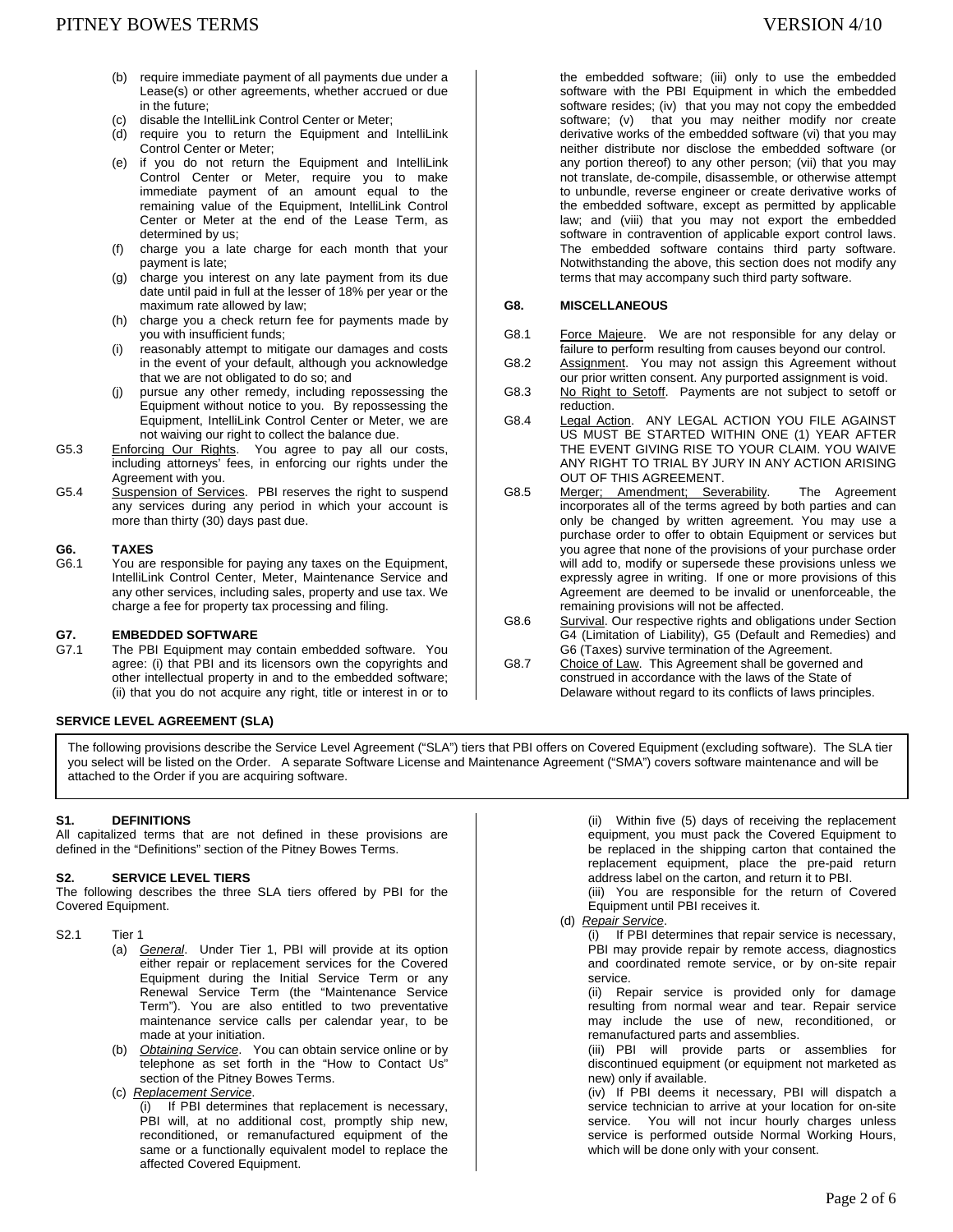#### S2.2 Tier 2

- (a) If you select Tier 2, we will provide the following support:
	- (i) All coverage provided under Tier 1, PLUS:
	- (ii) *Ongoing Equipment Training Services*. PBI will provide the following training. PBI will schedule the training at a time convenient for you and PBI. Training will include an overview for the operator(s) on how to use the Covered Equipment. The number of training sessions that are included during each twelve (12) month period during the Maintenance Service Term are as follows:
		- (1) Mail finishing products (which includes Meters and scales) - up to six (6) training sessions;
		- (2) Mail finishing accounting software solutions up to four (4) training sessions;
		- (3) Mail creation hardware products (which includes tabletop folders, tabletop inserters, and address printers) - up to four (4) training sessions; and
		- (4) Distribution solutions hardware products up to four (4) training sessions.
	- (iii) *Additional Covered Items*. PBI will provide printheads for Meters or Covered Equipment without additional charge.

# S2.3 Tier 3

- (a) If you select Tier 3, PBI will provide the following support:
	- (i) All coverage provided under Tier 1 and Tier 2, PLUS:
	- (ii) *Preventive Maintenance Services*. (1) PBI will perform maintenance on the Covered Equipment at regular intervals.
	- (iii) *Response Time Commitment*.
		- (1) If PBI determines that on-site service is necessary, PBI will use commercially reasonable efforts to have a service technician on-site within four (4) hours (during Normal Working Hours only) of PBI's receipt of the call at the Customer Care Center (the "Response Time Commitment").
		- (2) The Response Time Commitment relates solely to the arrival of a technician at your location; it is not a guaranteed resolution of the problem within the four (4) hour time period, nor does it guarantee that all parts necessary to make a repair will be on-site within this time frame.
		- (3) The Response Time Commitment does not apply to Service designated as service by<br>replacement, software maintenance, replacement, software maintenance, preventive maintenance, operator training, or other services not essential to repair the Covered Equipment. These services will be scheduled in advance.
		- (4) If the Covered Equipment is moved from its original location, PBI may remove the Response Time Commitment. If this happens, you will receive a refund equal to the difference between the cost of the Response Time Commitment and the cost of maintenance coverage without this obligation.
	- (iv) *Liquidated Damages for Failure to Meet Response Time*.
		- (1) PBI agrees that if it does not meet the Response Time Commitment, PBI will provide you with a credit equal to six (6) months of the cost of the premium of the Response Time Commitment.
		- (2) You must use a credit request form in order to request a credit. You may obtain a credit form from your service technician or by calling the Customer Care Center. The credits are limited to credits for two (2) failures to meet the Response Time

Commitment in any twelve (12) month period during the Maintenance Service Term. **The remedies described in this Section are your sole remedy for PBI's failure to meet the Response Time Commitment**.

# **S3. FEES**<br>S3.1 You w

- You will pay the fees for the Initial Service Term, and any Renewal Service Term(s). These fees are incorporated into your payment cycle (e.g., Quarterly Payment for leased equipment).
- S3.2 *Late Fees*. Our remedies for your failure to pay on time are set forth in the "Default; Remedies" section of the Pitney Bowes Terms.
- S3.3 *Fees for Services Not Covered by this SLA.* If the service technician provides service for repairs caused by one of the conditions listed in Section S7.1(a)(ii), PBI will charge you for the service at PBI's current hourly rates and for any required parts.

# **S4. MAINTENANCE SERVICE**<br>S4.1 Term. PBI will provide you

Term. PBI will provide you with Maintenance Service for the Initial Service Term and any Renewal Service Terms.

- S4.2 *RENEWAL SERVICE TERM(S)*. MAINTENANCE SERVICE AUTOMATICALLY RENEWS FOR CONSECUTIVE ONE (1) YEAR TERMS (EACH, A "RENEWAL SERVICE TERM"), UNLESS:
	- (a) YOU TERMINATE MAINTENANCE SERVICE AS SPECIFIED IN SECTION S4.3 AT LEAST SIXTY (60) DAYS PRIOR TO THE RENEWAL OF THE TERM; OR
	- (b) YOUR LEASE EXPIRES OR IS TERMINATED (IN WHICH CASE, THE MAINTENANCE SERVICE TERM WILL TERMINATE ON THE SAME DAY AS THE LEASE); OR
	- (c) THE RENEWAL IS PROHIBITED BY APPLICABLE LAW.
- S4.3 *Ending Your Maintenance Service*.
	- (a) If you do not wish to renew Maintenance Service, you must deliver a written notice (including your account number) (the "Termination Notice") by certified mail to the address listed in the "How to Contact Us" section of the Pitney Bowes Terms. Your Termination Notice must include your customer account number and lease number (if applicable), and is effective ten (10) business days after PBI receives it.
		- (b) PBI reserves the right not to renew your SLA at any time and for any reason.
- S4.4 *Maintenance Service Changes*.
	- (a) PBI may modify its Maintenance Service by giving written notice to you (a "Maintenance Change Notice"), which will state whether the change is material.
	- (b) After receiving a Maintenance Change Notice, if the change is material, you may terminate Maintenance Service as described in Section S4.3 above.

## **S5. WARRANTIES**

S5.1 The warranty for the Equipment and services is set forth in the "Warranty" section of the Pitney Bowes Terms.

#### **S6. LIMITATION OF LIABILITY**

S6.1 PBI's limitation of liability is set forth in the "Limitation of Liability" section of the Pitney Bowes Terms.

#### **S7. ADDITIONAL MAINTENANCE TERMS**

- S7.1 These terms apply to all Maintenance Service tiers:
	- (a) Limitations. Maintenance Service does not include: (i) software maintenance and/or updates; and
		- (ii) services and repairs that are made necessary due to:
			- (A) negligence or accident, damage in transit, virus contamination and loss of data;
			- (B) use of Covered Equipment in a manner not authorized by this SLA or the Equipment user guide;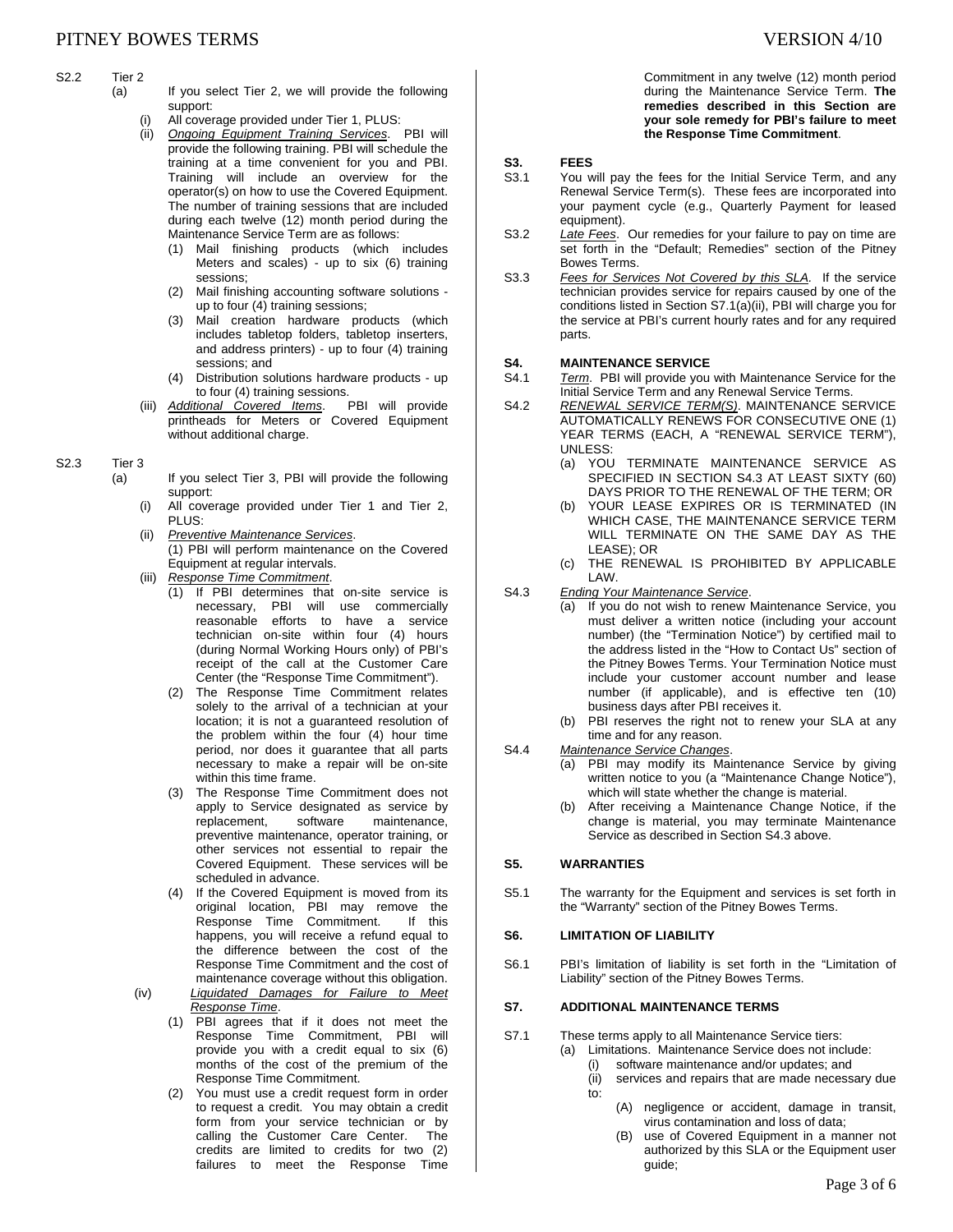- (C) natural causes such as fire or flood as well as other causes outside of PBI's control;
- (D) use of Covered Equipment in an environment with unsuitable humidity and/or line voltage;
- (E) loss of electrical power, power fluctuation, operator error;
- (F) sabotage, repair or attempted repair by anyone other than PBI;
- (G) the use of third party supplies (such as ink), hardware, or software resulting in: (i) damage to the Equipment; (ii) poor indicia, text, or image print quality; (iii) indicia readability failures; or (iv) a failure to print indicia, text, or images;
- (H) failure to use applicable software updates; or
- (I) use of Covered Equipment with any system for which PBI has advised it will no longer provide support or has advised is no longer compatible.
- (b) *Additional Exclusions*. Unless covered under one of the above maintenance tiers, Maintenance Service excludes the supply of rate program software for electronic scales and

# **EQUIPMENT AND POSTAGE METER RENTAL TERMS AND CONDITIONS**

weighing systems, software maintenance and/or updates and consumable supplies for all levels of service, including printheads for Meters and IntelliLink Control Centers.

- (c) *Replacement Equipment*.
	- (i) If you replace any of your Covered Equipment during the Maintenance Service Term, and the replacement Equipment qualifies for maintenance services, PBI will automatically enroll you for maintenance coverage on the new Equipment at PBI's then current annual rates.
	- (ii) If you acquire an attachment, or add a unit, to your Covered Equipment, PBI will provide coverage for any qualifying attachment or unit and adjust your rate accordingly.
	- (iii) If you choose not to continue coverage on the replacement Equipment, attachment or unit, you may cancel Maintenance Service with respect to the item within thirty (30) days of the date of your initial invoice for the item from PBI. If you cancel, any further maintenance or repair services on the Equipment, attachment or unit will be subject to PBI's current rates.

The following provisions apply whenever you acquire an IntelliLink® Control Center or Meter from Pitney Bowes. Other terms may also apply, depending on the transaction.

### **R1. DEFINITIONS**

All capitalized terms that are not defined in these provisions are defined in the "Definitions" section of the Pitney Bowes Terms.

# **R2. EQUIPMENT RENTAL AND INTELLILINK® SUBSCRIPTION (METER RENTAL)**

R2.1 *Fees*.

- (a) If you are not leasing the Equipment and paying for it in your lease payment to PBGFS, we will invoice you the Equipment rental ("rental") and IntelliLink Subscription fees listed on the Order.
- (b) After the Initial Term, we may increase the rental and IntelliLink Subscription fees upon 30 days' prior written notice.
- (c) When you receive notice of an increase, you may terminate your rental only as of the date the increase becomes effective.

## R2.2 *Postage*.

- (a) To obtain postage for your Meter, you must contact our Postage By Phone<sup>®</sup> data center.
- (b) You may transfer funds to the Bank for deposit into a Postage By Phone<sup>®</sup> Reserve Account that you maintain at the Bank ("your Reserve Account") or you may transfer funds to the United States Postal Service ("USPS") through a lockbox bank ("Lockbox Bank"). See the "USPS Acknowledgment of Deposit" section of the Pitney Bowes Terms for more information.
- (c) After the Initial Term, we may increase postage refill fees upon 30 days prior written notice.
- (d) If you participate in any PBI, PBGFS, or Bank postage advance programs (such as Purchase Power®), we will advance payment on your behalf to the USPS, subject to repayment by you under the terms of the postage advance program and billed separately from your IntelliLink Subscription fees.

R2.3 *Meter Repair or Replacement*.

- (a) If the Meter malfunctions or fails due to reasons other than your negligence or accident, usage which exceeds our recommendations, damage in transit, virus contamination or loss of data, misuse, external forces, loss or fluctuation of power, fire, flood, or other natural causes, service by anyone other than us, or the use of third party supplies (such as third party ink) resulting in damage to the Meter, we will repair or replace the Meter.
- R2.4 *Terms of Use; Federal Regulations*.
	- (a) You may use the Meter solely for the purpose of processing your mail, provided that you are authorized

by the USPS to use the Meter, and that you comply with (i) this Agreement, (ii) any user documentation and (iii) all USPS regulations.

- (b) You agree to use the Equipment and Meter only for business or commercial purposes, and not for personal, family, or household purposes.
- (c) You agree to use only attachments or printing devices authorized by us.
- (d) You must receive our written consent before moving the Equipment or Meter to a different location.
- (e) Federal regulations require that we own the Meter.
- Tampering with or misusing the Meter is a violation of federal law.
- R2.5 *Rate Updates and Soft-Guard® Program*.
	- (a) Your Meter or Equipment may require periodic rate information updates that you can obtain under our Soft-Guard program, or you will receive individual rate updates as a separate charge.
		- (b) If you have purchased a Soft-Guard Subscription, we will provide up to 6 rate updates during each 12 month period following the date of installation of the Equipment.
		- (c) We will provide rate updates only if required due to a postal or carrier change in rate, service, Zip Code or zone change.
		- (d) Your Soft-Guard Subscription does not cover any change in rates due to custom rate changes, new classes of carrier service, or a change in Zip Code or zone due to Equipment relocation.
		- (e) If your Soft-Guard Subscription has expired, or if you have received the maximum number of rate updates under your Soft-Guard Subscription, you will be billed for any additional rate update you request.
	- You can also renew the Soft-Guard Subscription by contacting PBI online or by telephone at the address and numbers set forth in the "How to Contact Us" section of the Pitney Bowes Terms.
- R2.6 *Warranty*.
	- (a) The warranty for the Equipment and services is set forth in the "Warranty" section of the Pitney Bowes Terms.
- R2.7 *Limitation of Liability*.

(a) PBI's limitation of liability is set forth in the "Limitation of Liability" section of the Pitney Bowes Terms.

# R2.8 *Collection of Information*.

(a) You authorize us to access and download information from your Meter. We may disclose this information to the USPS or other authorized governmental entity.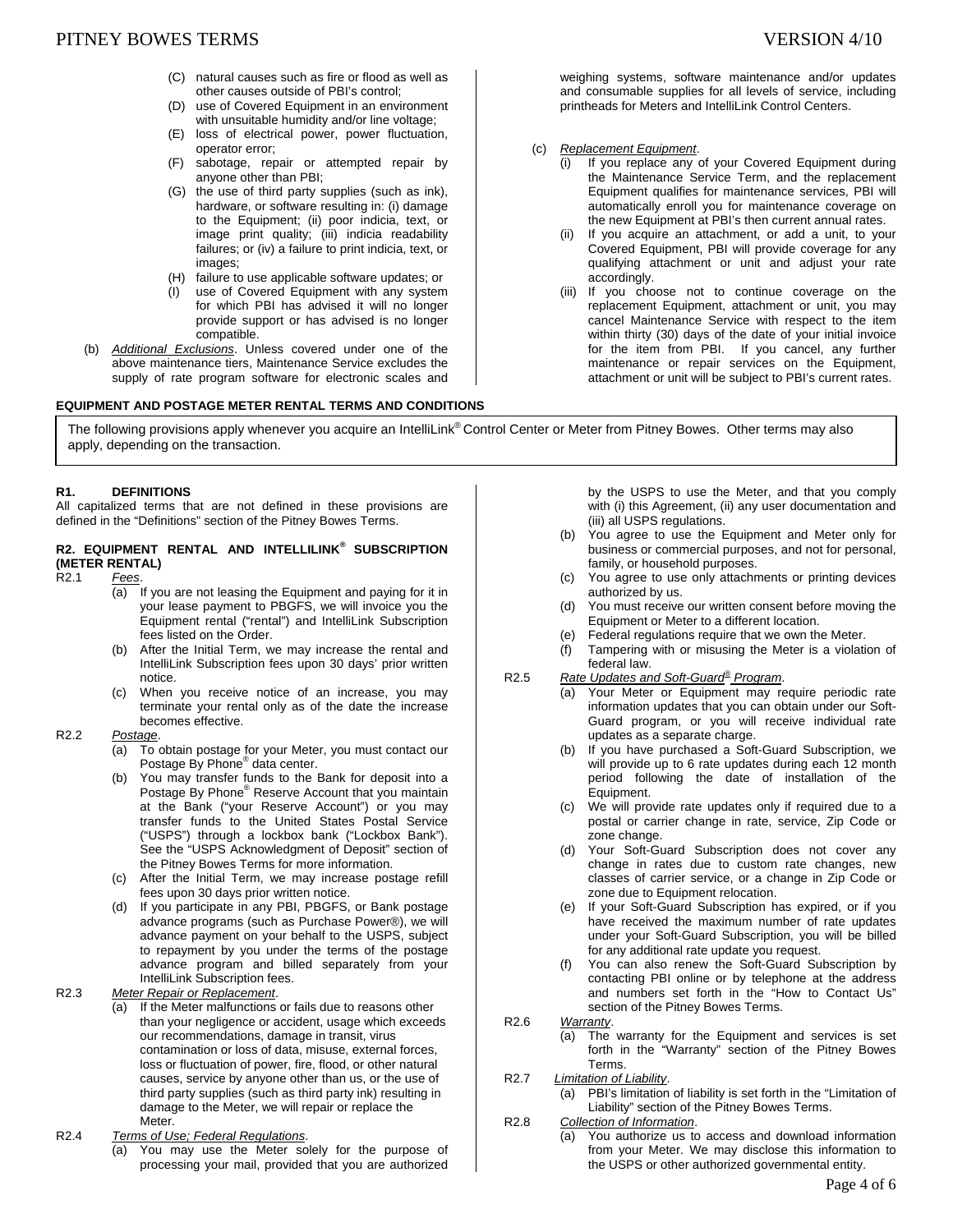# PITNEY BOWES TERMS SERVERS IN THE SERVER OF THE SERVERS ON 4/10

- (b) We will not share with any third parties (except the USPS or other governmental entity) individually identifiable information that we obtain about you in this manner unless required to by law or court order.
- (c) We may elect to share aggregate data about our customers' postage usage with third parties.

R2.9 *IntelliLink® Control Center/Meter Care and Risk of Loss*.

- (a) You agree to take proper care of the IntelliLink Control Center and/or Meter(s) as stated in this Agreement and any user documentation.
- (b) You assume all risk of loss or damage to the IntelliLink Control Center and/or Meter(s) while you have possession.

#### **R3. VALUE BASED SERVICES**

Value Based Services include services such as USPS<sup>®</sup> e-Return Receipt and USPS<sup>®</sup> Confirmation Services.

#### **UNITED STATES POSTAL SERVICE ACKNOWLEDGMENT OF DEPOSIT**

U1.1 By electing to lease or use computerized meter resetting system ("CMRS") meter equipment, you may transfer funds to the Bank for deposit into a Postage By Phone® Reserve Account which you maintain at the Bank, or you may transfer funds to the USPS through a Lockbox Bank for the purpose of prepayment of postage on CMRSequipped meters ("Deposit").

U1.2 After the effective date of the lease or meter rental Terms and Conditions between you and PBI, you may, from time to time, make deposits in your Reserve Account or may make Deposits in the Lockbox Bank account identified as: "United States Postal Service CMRS-PB."

U1.3 The USPS may, at its discretion, designate itself or a successor as recipient of Deposits made by you to the Lockbox Bank account described above.

U1.4 Any deposit made by you in your Reserve Account is subject to the Postage By Phone® Reserve Account – Agreement and Disclosure Statement governing your Reserve Account.

U1.5 Any deposit made by you in the Lockbox Bank account will be credited by the USPS only for the payment of postage for CMRS equipment.

U1.6 Such Deposits will be held within the Postal Service Fund at the U.S. Treasury and may be commingled with Deposits of other customers.

U1.7 You shall not receive or be entitled to any interest or other income earned on such Deposits.

U1.8 The USPS will provide a refund to you for remaining postage balances in CMRS equipment subject to then current USPS regulations.

U1.9 The Lockbox Bank will provide a refund to you for deposits otherwise held by the USPS.

#### **PURCHASE POWER® TERMS AND CONDITIONS**

R3.1 *Fees*.

- (a) Any fees charged by the USPS for any Value Based Service you purchase are payable by you in the same way that you pay for postage.
- (b) The USPS is solely responsible for its services.
- (c) We are not responsible for any malfunctions of any part of the communication link connecting the IntelliLink Control Center with the USPS data system.
- R3.2 *Ending the Value Based Services*. We have the right to terminate the Value Based Services if the USPS discontinues offering the service or you breach your obligations under this Agreement and fail to cure the breach within thirty (30) days after you have been notified of it in writing.

U1.10 These refunds are provided in accordance with the regulations governing deposit of funds for CMRS, published in the Domestic Mail Manual or its successor.

U1.11 The Lockbox Bank, which collects funds on behalf of the USPS, shall provide PBI, on each business day, information as to the amount of each Deposit made to the USPS by you, so PBI can update PBI's records.

U1.12 PBI may deposit funds on your behalf.

U1.13 The USPS will make no advances. Any relationship concerning advances is between you and PBI, PBGFS and/or the Bank.

U1.14 You acknowledge that the terms of this arrangement may be changed, modified, or revoked by the USPS, with appropriate notice.<br>U1.15 USPS regulations governing the deposit of funds for CMF

USPS regulations governing the deposit of funds for CMRS are published in the Domestic Mail Manual or its successor.

U1.16 You shall be subject to all applicable rules, regulations, and orders of the USPS, including future changes to such rules, regulations and orders, and such additional terms and conditions as may be determined in accordance with applicable law.

U1.17 The USPS rules, regulations, and orders prevail in the event of any conflict with any other terms and conditions applicable to any Deposit.

U1.18 By engaging in any transaction through the Lockbox Bank, which will have the effect of setting postage through CMRS meter equipment, your activities concerning CMRS are subject to this USPS Acknowledgment of Deposit. ACKNOWLEDGMENT OF DEPOSIT REQUIREMENT. By signing this Agreement, you represent that you have read the Acknowledgment of Deposit Requirement and are familiar with its terms. You agree that upon execution of this Agreement with PBI, you will also be bound by all terms and conditions of the Acknowledgment of Deposit Requirement, as it may be amended from time to time.

The following provisions apply when you first enroll in the Purchase Power Program (the "Program"). Additionally, you will receive from us a set of more specific provisions within twenty (20) days of the date of this Agreement that will be more specifically tailored to your Purchase Power Account (the "Account") and will apply to your ongoing participation in the Program.

P1.1 *General.* (a) In order to participate in the Program, you must provide the information described in Section P1.8. (b) If you subscribe .<br>to the EasyPermitPostage® service, you may use the Purchase Power credit line to pay for permit postage and associated USPS fees.

(c) The Purchase Power credit line is a product of The Pitney Bowes Bank, Inc. (the "Bank") and is not available to individuals for personal, family, or household purposes.

P1.2 *Account Charges*. (a) Your Purchase Power Account (the "Account") will be charged for the amount of postage, products, and services requested and the related fees, if applicable.(b) Unless prohibited by law, you agree to pay the fees and charges of which the Bank has given you notice, including, without limitation, the fees and charges relating to: (i) transaction fees, if applicable; (ii) your failure to pay in a timely manner; (iii) your exceeding your credit line; and (iv) fees attributable to the return of any checks that you give to the Bank as payment of the Account.

P1.3 *Billing, Payments, and Collection*. (a) You will receive a billing statement for each billing cycle in which you have activity on the Account. The Bank reserves the right to deliver any statement electronically to the email address that is then on file for the Company.

(b) Payments are due by the due date shown on your billing statement. (c) You may pay the entire balance due or a portion of the balance, provided that you pay at least the minimum payment shown on the statement. In the event of a partial payment, you will be responsible for the unpaid balance.<br>P1.4 Deferred Payment Terms

**Deferred Payment Terms.** (a) By using the Program, you agree that whenever there is an unpaid balance outstanding on the Account which is not paid in full by the due date shown on your billing statement, the Bank will charge you, and you will pay, interest on the unpaid balance of the Account from time to time, for each day from the date the transaction is posted to the Account until the date the unpaid balance is paid in full, at a variable rate equal to the Annual Percentage Rate applicable to the Account from time to time. (b) (i) The Annual Percentage Rate applicable to the Account will be: the greater of (a) 22% and (b) the sum of the highest "Prime Rate" published in the "Money Rates" section of *The Wall Street Journal* on the last business day of the month and the margin set forth below (the sum of the margin and the Prime Rate is herein called the "Floating Rate"). (ii) The Annual Percentage Rate will be adjusted on a monthly basis based on any fluctuation in the Floating Rate, if applicable.